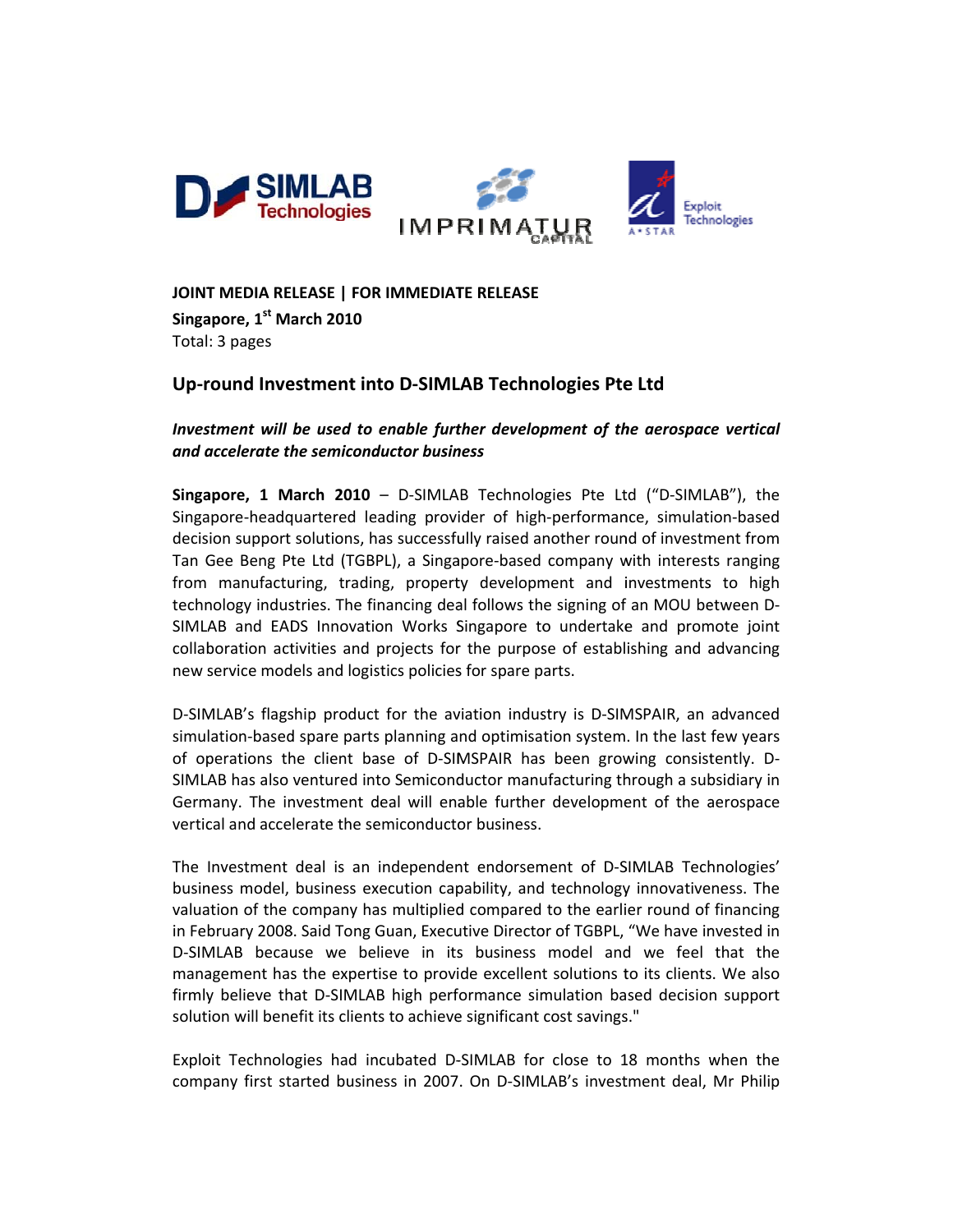Lim, CEO, Exploit Technologies, said, "The investment is a vote of confidence in D‐ SIMLAB and A\*STAR's technology. D‐SIMLAB's ability to help clients regularly re‐ optimise spare parts inventory allocation and logistics policies has profound implications in the evolving aerospace industry. The application of their technologies into the semiconductor domain is very promising too. We are happy that TGBPL shares our vision in the potential of the company."

Dr. Peter Lendermann, CEO, D‐SIMLAB Technologies, who has been leading the team all the way since its SIMTech days said, "This is a great milestone for D‐SIMLAB. With this investment we can confidently claim that D‐SIMLAB has evolved from a high‐ tech start‐up into an established company with a proven track record and potential to be a leader in providing simulation‐based decision support solutions for asset intensive industries. This investment will provide us the needed fuel to drive our growth further into semiconductor and in future other domains."

Said Andy Bottomley, Co‐CEO, Imprimatur Capital, "D‐SIMLAB continues to make rapid progress on a broad front. We at Imprimatur Capital are delighted this investment has been secured and we are confident that the management team will put the new capital to work in order to continue the very exciting commercial development of the D‐SIMLAB business. We welcome TGBPL as new shareholders and look forward to working together to making D‐SIMLAB a global success story."

For media enquiries, please contact:

Dr Peter Lendermann **D‐SIMLAB Technologies Pte Ltd** Mobile: +65 9856 5554 Email: peter@d‐simlab.com

Seeto Wei Peng **Exploit Technologies Pte Ltd (A member of A\*STAR)** Corporate Marketing and Communications DID: (65) 6478 8443 Mobile: (65) 9711 9001 Email: weipeng@exploit‐tech.com

#### **About D‐SIMLAB Technologies Pte Ltd**

D‐SIMLAB Technologies is a leading provider of high‐performance, simulation‐based decision‐support solutions for high value asset management in aerospace, semiconductor manufacturing, and container terminal operations. Established in 2006 and incubated at Exploit Technologies, it is a spin‐off company from Singapore Institute of Manufacturing Technology founded by Dr Peter Lendermann, Gan Boon